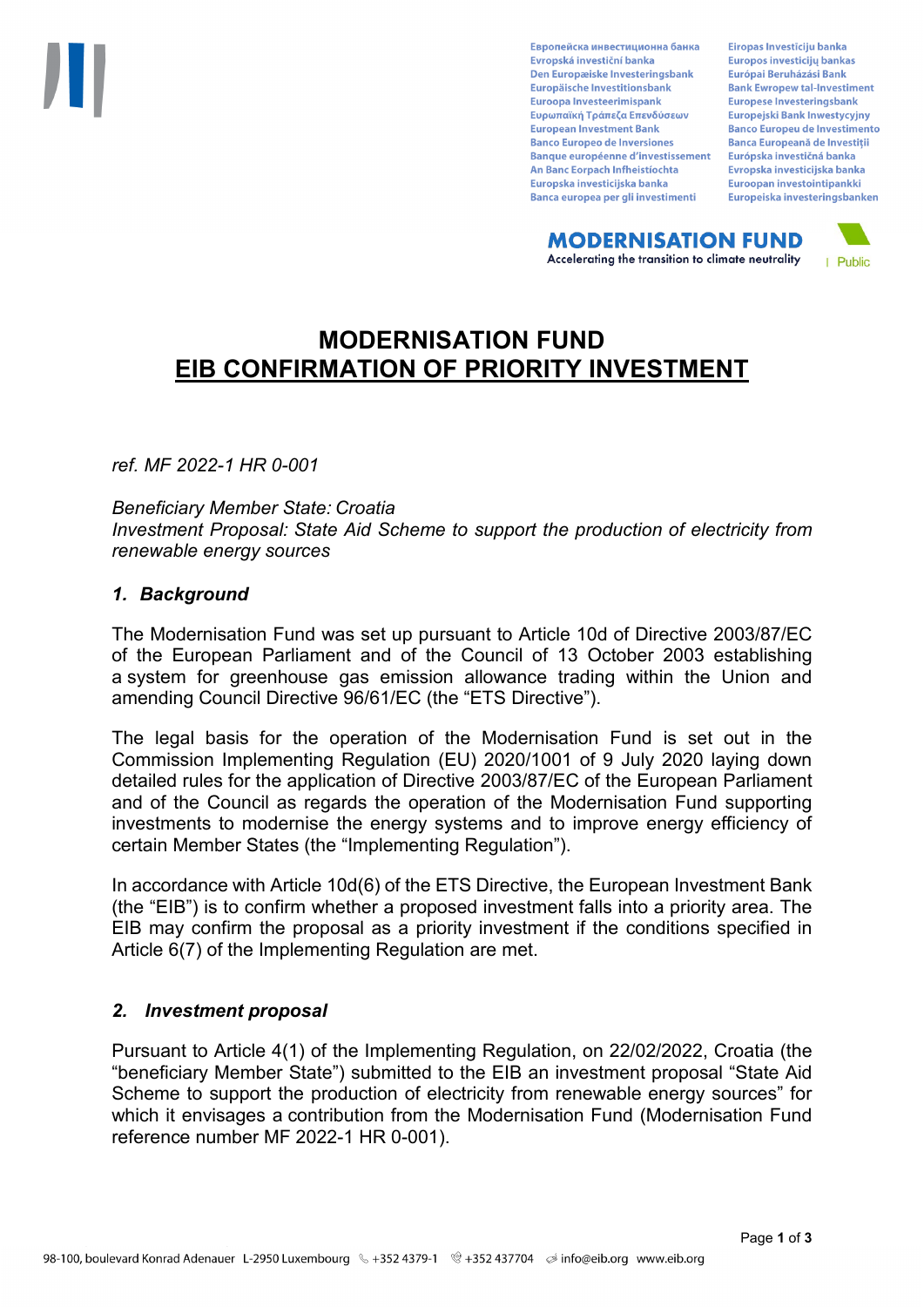

The investment will support projects related to the generation of electricity from renewable sources such as photovoltaic, biomass and biogas installations.

The specific scope of work is to support enterprises in the manufacturing industries and in activities related to steam and air conditioning supply. The overall objective of the scheme is development of projects that will result in additional renewable energy capacity installed and GHG emission reduction from the sector.

The beneficiary Member State has requested funding of EUR 80 000 000 for the scheme, with first disbursement of EUR 40 000 000.

#### *3. Compliance with the conditions for priority investment*

- a) The beneficiary Member State has demonstrated that the investment complies with the requirements laid down in Article 10d(1) of the ETS Directive as it supports the modernisation of the energy system and it is in line with the objectives and measures set out in its NECP.
- b) According to the information provided by the beneficiary Member State and pursuant to Article 10d(2) Directive 2003/87/EC, the investment is considered as a priority investment as it falls under the priority areas "generation and use of electricity from renewable sources" and "energy storage".
- c) The beneficiary Member State has sufficient funds available for the requested disbursement according to the statement of the available funds referred to in Article 5(1) of the Implementing Regulation and after deduction of any amounts to be disbursed for investments already confirmed in accordance with Article 6(9) of the Implementing Regulation.
- d) The beneficiary Member State has provided evidence that the projects under the investment proposal are exempted from the State aid notification in accordance with Commission Regulation (EU) No 651/2014 of 17 June 2014 declaring certain categories of aid compatible with the internal market in application of Articles 107 and 108 of the Treaty.
- e) The beneficiary Member State has confirmed in writing that the investment complies with any other applicable requirements of Union and national law.
- f) According to the information provided by the beneficiary Member State, the amounts requested from the Modernisation Fund are not intended to cover the same costs of the investment as those financed by another Union or national instrument.